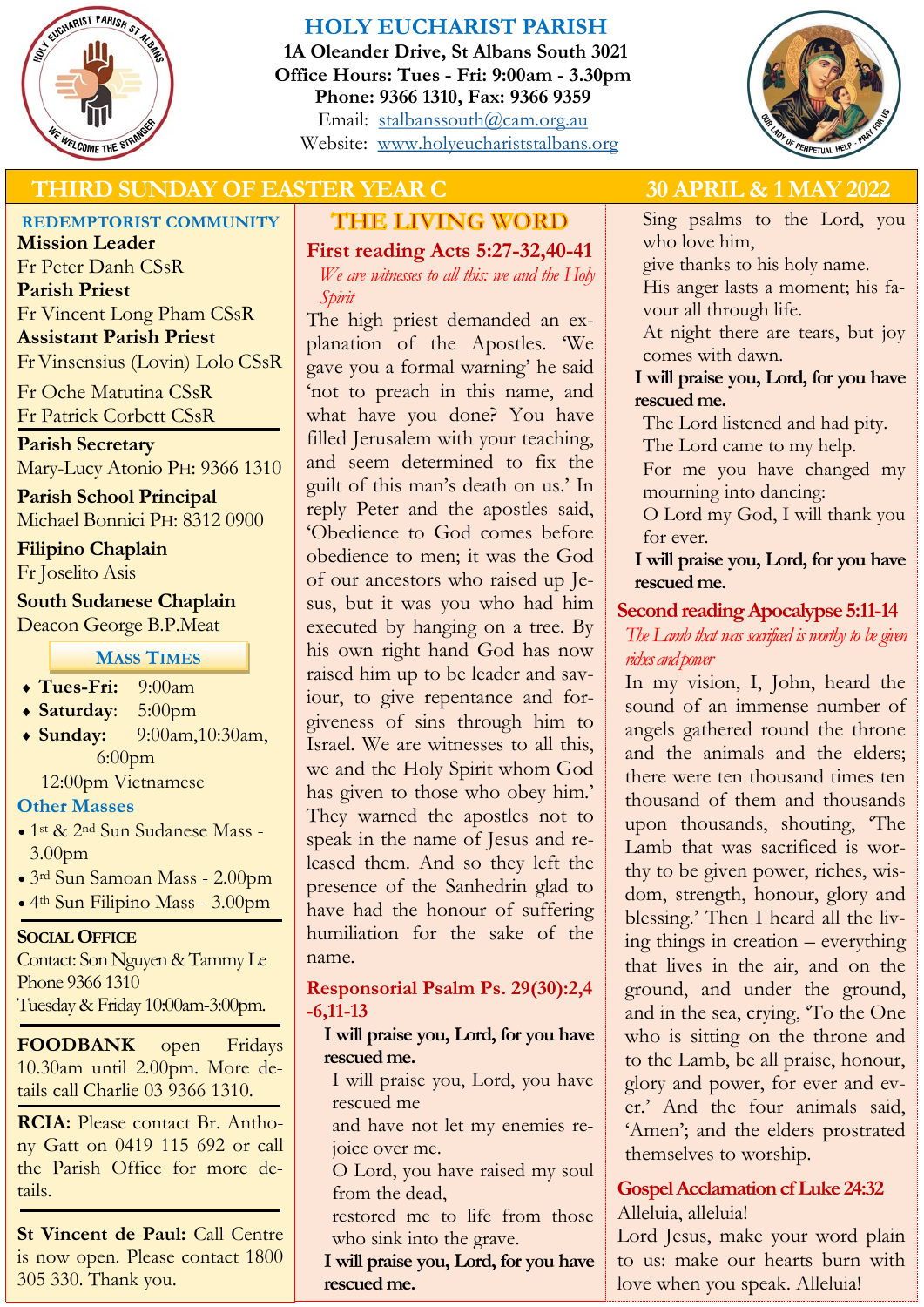#### **Gospel John 21:1-14**

#### *Jesus stepped forward, took the bread and gave it to them, and the same with the fish*

Jesus showed himself again to the disciples. It was by the Sea of Tiberias, and it happened like this: Simon Peter, Thomas called the Twin, Nathanael from Cana in Galilee, the sons of Zebedee and two more of his disciples were together. Simon Peter said, 'I'm going fishing.' They replied, 'We'll come with you.' They went out and got into the boat but caught nothing that night.

It was light by now and there stood Jesus on the shore, though the disciples did not realise that it was Jesus. Jesus called out, 'Have you caught anything, friends?' And when they answered, No', he said, 'Throw the net out to starboard and you'll find something.' So they dropped the net, and there were so many fish that they could not haul it in. The disciple Jesus loved said to Peter, 'It is the Lord.' At these words 'It is the Lord', Simon Peter, who had practically nothing on, wrapped his cloak round him and jumped into the water. The other disciples came on in the boat, towing the net and the fish; they were only about a hundred yards from land.

As soon as they came ashore they saw that there was some bread there, and a charcoal fire with fish cooking on it. Jesus said, 'Bring some of the fish you have just caught.' Simon Peter went aboard and dragged the net to the shore, full of big fish, one hundred and fifty-three of them; and in spite of there being so many the net was not broken. Jesus said to them, 'Come and have breakfast.' None of the disciples was bold enough to ask, 'Who are you?'; they knew quite well it was the Lord. Jesus then stepped forward, took the bread and gave it to them, and the same with the fish. This was the third time that Jesus showed himself to the disciples after rising from the dead.

#### **REFLECTION ON THE GOSPEL**

The literary context for today's gospel reading is Jesus' final meal with his disciples. Jesus has washed the feet of his footweary table companions, and has thus provided an example of what it means to love. What he has done for them, they are to do for one another. In other words, no form of service is too menial for a Christian disciple, and privileged exemption from service of others has no place in gospel living or in gospel leadership. Pope Francis has witnessed powerfully to this from the beginning of his papacy and in diverse ways over the past three years.

Jesus is troubled in spirit (v. 21) at this meal. There is a sense of foreboding in this statement. He knows that membership of the group is no guarantee of fidelity or of sustained goodness. All are capable of betrayal and Judas, who has been one of his closest companions, is about to hand him over to the authorities and ultimately to death. Another, Simon Peter, after protesting undying loyalty will proceed to deny him three times (vv. 37-38). Though troubled and no doubt disappointed by the failure of his friends and the dire consequences for himself, Jesus continues to teach the way of discipleship.

The betrayer's departure from the meal, Jesus informs them, signals the imminent arrival of the moment of glorification. Events have been set in train that will culminate in God's victory over evil and death. But this is not the end of their association with him. He will leave them very soon and they are to continue on the way of discipleship. His legacy to them is "a new commandment" – to love one another just as he has loved them. If they do that, everyone will know they are his disciples. To love as Jesus loved, however, is no small thing: it is to be willing to give one's life for the sake of "the other".

This new commandment to love one another is also Jesus' legacy to us, the successors of those early disciples. Loving care of the broken-hearted, of the war-ravaged and displaced, of the sick and the weary; providing shelter for the homeless; attentiveness to those grieving the loss of loved ones or of livelihood; a restorative gesture or word; a change in lifestyle or a tree planted in the interests of planetary survival - these are some of the ways of love and of discipleship. In our times, we have come to realise that "the other" embraces the more-than human and that love of all God's creation is part of the new commandment.

#### **By Veronica Lawson RSM**

## **TEN SPIRITUAL FRUITS FROM READING THE ACTS OF THE APOSTLES**

If there were ever an action book present in the Bible that moves quickly from one scene of action to the next, it would have to be *The Acts of the Apostles*. The Apostles arrested and thrown in jail, a young man persecuting Christians and throwing them in jail, his conversion through a powerful light and resonant voice, a building shook by a powerful wind and descent of tongues of fire, the downpour of stones crashing upon and crushing the skull of a young, eloquent, and courageous preacher—these dynamic and dramatic events issue forth in the *The Acts of the Apostles*. You almost feel as if you are on the edge of your chair or on the edge of a cliff once you finish one chapter and proceed to the next.

As an introduction to *The Acts of the Apostles,* we present ten basic truths to help us delve deeper into the immense treasure-house of riches that this book, inspired by the Holy Spirit, offers for our prayerful reading and spiritual enrichment.

#### **1. Place in the Bible**

The Book, *The Acts of the Apostles*, follows on the heels of the four Gospels, Matthew, Mark, Luke and John. After John Chapter 21, we enter into the gateway and threshold of *The Acts of the Apostles*. In a certain sense, the Acts will build upon our knowledge, love, and ardent desire to follow Jesus the Lord.

#### **2. The Author**

*The Acts of the Apostles*, its writing and composition, is attribut-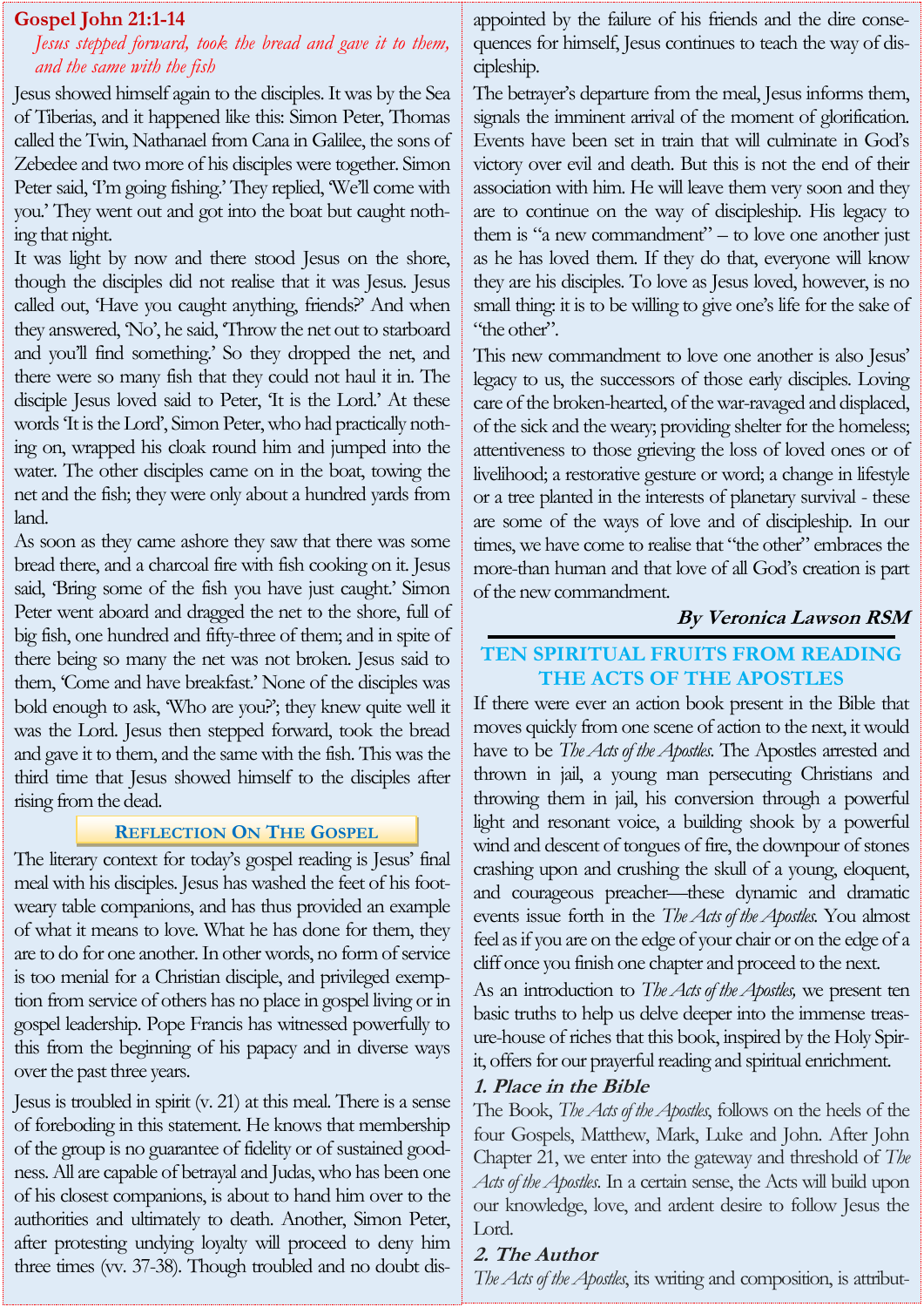ed to Saint Luke. A man of many talents, Saint Luke was a physician, painter, Evangelist, writer, missionary, companion to Saint Paul, and most important saint, ending his life by shedding his blood as a martyr.

## **3. Starting Point: Two Mysteries of the Rosary**

The actual starting point of *The Acts of the Apostles* - Chapter One and Two - are two of the Glorious Mysteries of the Rosary: The Ascension of Jesus into Heaven (Acts 1), and The Coming of the Holy Spirit (Acts 2), also known as Pentecost. Therefore, we invite the Blessed Virgin Mary to be with us as we meditate upon *The Acts of the Apostles*. Among Mary's many titles is that of*the Spouse of the Holy Spirit.*

## **4. Key Protagonist: The Holy Spirit**

One of the key figures or protagonists in *The Acts of the Apostles* is the Person of the Holy Spirit. This action book can even be given the appropriate title, *"The Gospel of the Holy Spirit.*" A suggestion: while carefully reading and meditating upon *The Acts of the Apostles,* note mentally, or in a notebook, the many times that the Holy Spirit appears in these action pages.

## **5. Number 28**

By Number 28, we mean the number of Chapters in *The Acts of the Apostles.* A mini-month course can be given by delivering 4 to 5 talks and inviting the people to read and meditate upon one chapter per day for four weeks - perfect timing and synchronization!

## **6. Easter Season Reading**

Once the Church moves from the Lenten Season into the Easter Season, the first reading in the daily Masses, as well as the Sunday Masses, offers for our listening and meditation*The Acts of the Apostles.*

## **7. Saints Peter & Paul**

The title of the book is *The Acts of the Apostles.* However, not too many of the Apostles appear in the limelight, with the exception of two prominent ones: Saint Peter and Saint Paul. In chronological order, Peter appears in the first chapters, then disappears and gives way to Saul of Tarsus, who is converted into the fiery Apostle Paul. An interesting note: as you walk through the front doors of the Basilica of Saint Peter in Rome, you walk in between two statues - Saint Peter and Saint Paul. Saint Peter holds the Keys of the Kingdom; Saint Paul, a sword!

## **8. Suffering & Martyrdom**

A common theme in the Acts is the readiness and willingness of the early followers of Christ to suffer for their Master. The Protomartyr - meaning first martyr - was Saint Stephen. Under the guidance and approval of Saul of Tarsus, Saint Stephen was stoned to death. Like Jesus, Saint Stephen prayed for and forgave his persecutors. Mercy always triumphs over anger and revenge!

## **9. Missionary Book**

Not only is the Acts of the Apostles an action book, as well as the Gospel of the Holy Spirit, it is also a model program for missionary activity. Saul of Tarsus, converted into the

fiery Apostle Saint Paul, paves the way. We have outlined in the Acts of the Apostles missionary journeys, activities, sufferings, successes and failures, tactics and methods on how to evangelize as a missionary. No doubt, upon reading the missionary activities, especially carried out by Saint Paul, Saint Luke, Saint Barnabas and others, you will feel the urge and motivation to also become a modern missionary.

## **10. Mary and the Holy Spirit**

The great Marian saint, Saint Louis de Montfort, who left us the spiritual classic *True Devotion* on how to consecrate ourselves to Jesus through Mary, speaks of the deep union between Mary and the Holy Spirit. Mary is intimately related to the Blessed Trinity because she is the Daughter of God the Father, the Mother of God the Son, but she is also the Mystical Spouse of the Holy Spirit.

Saint Louis goes on to say that those who love Mary, the Holy Spirit, flings Himself into that soul. Therefore, in the opening pages of the Acts of the Apostles, we find Mary making the first novena with the Apostles in the Upper Room. After fervent prayer, penance, and silence for nine days, the Holy Spirit descends on Mary and the Apostles in tongues of fire—the Church is born!

Let us turn to Mary as we read and meditate upon "The action book of the Bible", the Acts of the Apostles, and beg that through her most powerful intercession we might experience a renewed Pentecost experience in our own lives and become the saint that God has destined us to become for all eternity.

## **By Fr. Ed Broom, OMV**

## **TRANSFORM MINDSETS OF WAR INTO PLANS FOR PEACE**

In a video message to the US National Catholic Congress on Hispanic Ministry - taking place in Washington, DC - Pope Francis invites participants to reflect on the need to be Christians who can create bridges in all sectors of society.

Pope Francis has again seized the opportunity to call on humanity to change its mindset and to plan for peace.

Addressing participants in a Catholic National Congress on Hispanic Ministry, he notes that we are living an "absurd time in which, without having yet come out of a pandemic that has afflicted all humanity with great suffering and sorrow, we find ourselves in the midst of the suffering and tragedy of awar."

*"Every war is born of injustice, every war, including those that at times we wage in our families and communities, which are fought in silence; they too are born of injustice."*

The Congress, entitled *Raíces y Alas 2022* [Roots and Wings 2022], has been convened from 26 to 30 April on the theme "Prophetic Voices: Being bridges for a new era".

"You have chosen a good theme," the Pope says, inviting participants to be actors in transforming mindsets of war into "mindsets and plans of peace."